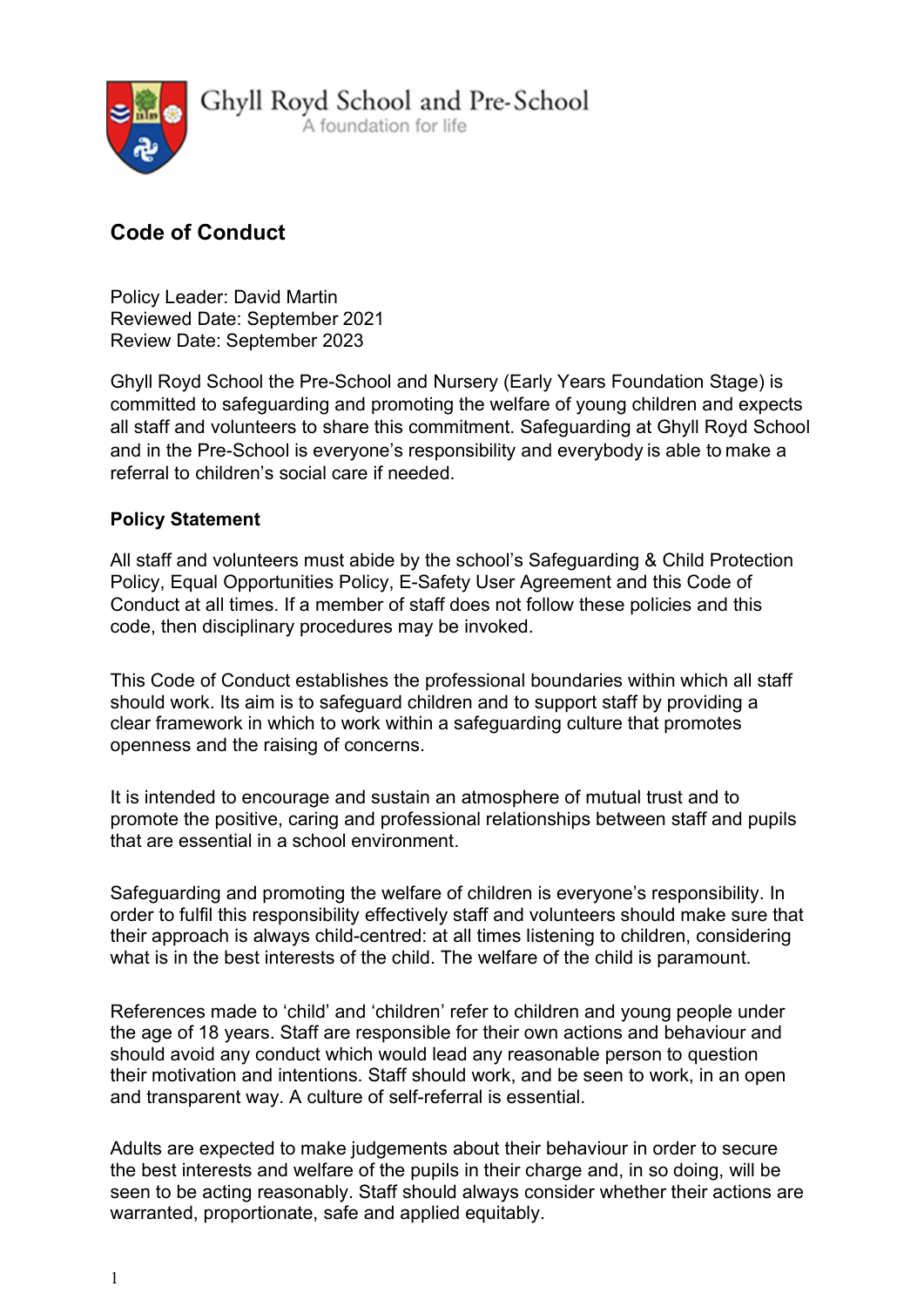All staff and volunteers (including non-teaching staff) undergo an Enhanced Disclosure check with the Disclosure & Barring Service prior to commencing employment. A satisfactory enhanced disclosure must be received for all staff before employment commences. Staff are asked to read and confirm in writing their understanding of this Code of Conduct as part of the induction process.

The school has a Whistleblowing Policy to enable members of staff to raise concerns internally and in a confidential fashion about fraud, malpractice, health and safety, criminal offences, miscarriages of justice, and failure to comply with legal obligations, inappropriate behaviour or unethical conduct.

Staff should be aware that a breach of this code of conduct, the law and other professional guidelines could result in formal disciplinary action being taken against them by the school, a referral to the Bradford safeguarding team, criminal action and/or other proceedings including barring by the Disclosure and Barring Service from working in regulated activity, or for acts of serious misconduct prohibition from teaching by the Teacher Regulation Agency (TRA).

The staff code of conduct will be regularly reviewed against the Safer Recruitment Consortium's Covid-19 addendum to ensure that the Code adequately covers the context of Remote Learning: Professional and Personnel Relationships (cimpress.io)

### 1. Self-Referral and Sharing Concerns

Whilst every attempt has been made to cover a wide range of situations, it is recognised that any guidance cannot cover all eventualities.

- 1.1 There may be times when professional judgments are made or actions taken in the best interests of a child in situations not covered by this document or related policies. In such circumstances staff should act reasonably, record what has taken place and the justification for it.
- 1.2 Staff must always advise the DSL/s and/or the Headteacher as soon as possible if they encounter a situation:
	- with which they are unfamiliar
	- which they feel is not covered by this Code of Conduct
	- where they or a pupil has felt uncomfortable or embarrassed
- 1.3 If a member of staff is concerned that a colleague may have breached the Staff Code of Conduct this should be reported to the Headteacher in accordance with the Safeguarding Policy.

# 2. Staff, Parent and Pupil Relationships

2.1 Staff must always think carefully about their own conduct and the way in which they build relationships. Any sexual behaviour by a member of staff with or towards a pupil is unacceptable. Sexual activity involves physical contact and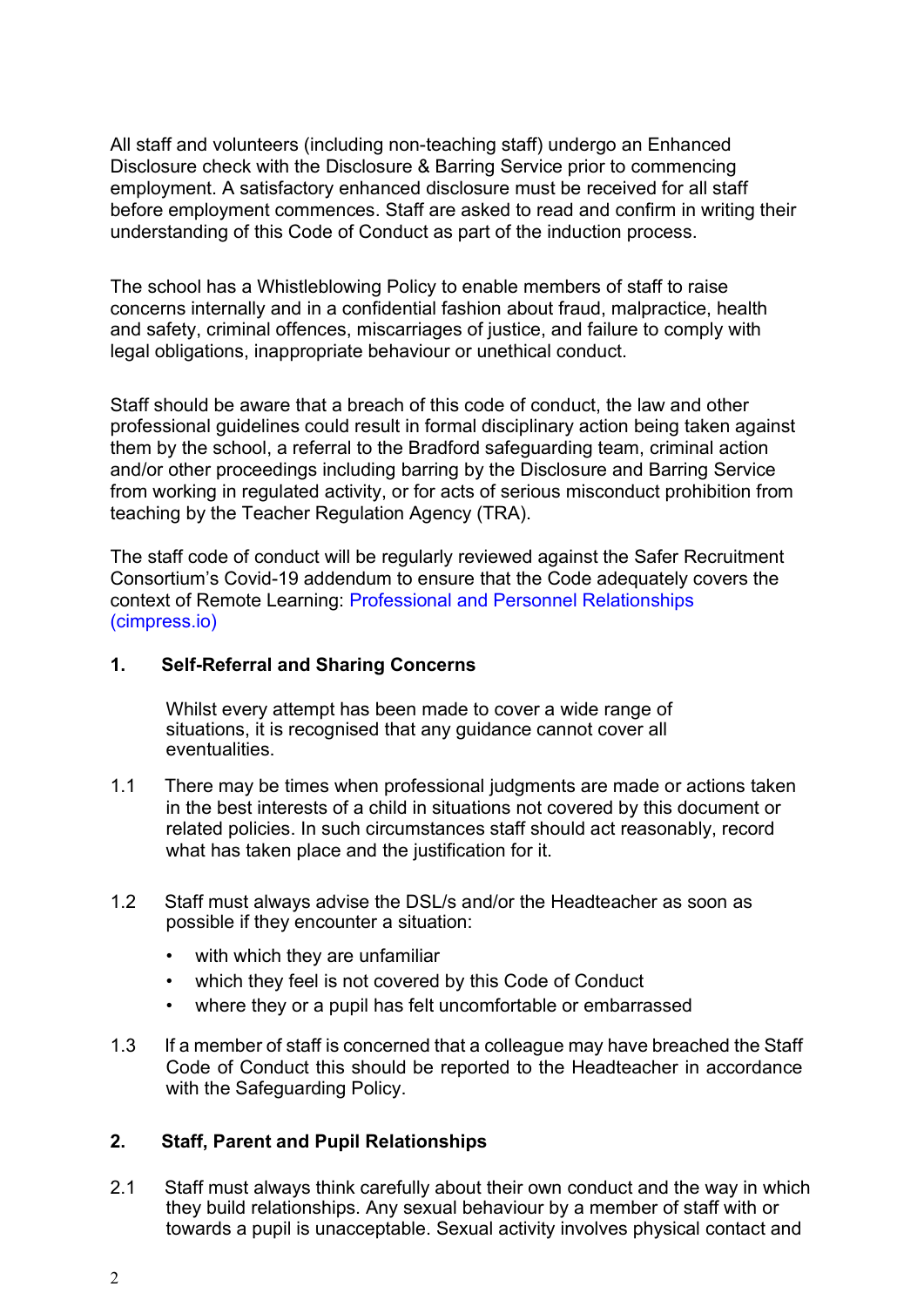non-contact activities, such as causing pupils to engage in or watch sexual activity.

2.2 All adults working with pupils in education settings are in a position of trust in relation to the young people in their care.

Staff should be aware that:

- Some actions may be misconstrued by pupils as unprofessional conduct. Therefore staff should all be alert to situations where they and other staff (including visiting staff and volunteers) are potentially vulnerable to false allegations of abuse
- Inappropriate behaviour with or towards children or pupils of any age is unacceptable and likely to constitute gross misconduct. In particular, it is an offence for a person aged 18 or over to have a sexual relationship with a child under 18 where that person is in a position of trust in respect of that child, even if the relationship is consensual. A situation where a person is in a position of trust could arise where the child is in full-time education and the person looks after children under 18 in the same establishment as the child, even if s/he does not teach the child
- The school is under a duty to consider making a referral to the TRA where a teacher has been dismissed (or would have been dismissed had they not resigned) for: unacceptable professional conduct; conduct that may bring the profession into dispute; or a conviction, at any time, for a relevant offence
- 2.3 Staff undertake appropriate training so that they are fully aware of those behaviours that may constitute 'grooming' and they are made aware of their responsibility to always report to the DSL/s and/or Headteacher any concerns about the behaviour of a colleague which could indicate that a pupil is being groomed.
- 2.4 Staff may have genuine friendships and social contact with parents of pupils independent of the professional relationship. They should advise the Headteacher or the DSL/s of any regular social contact they have with a pupil which could give cause for concern. They should also inform the DSL/s or Headteacher of any relationship with a parent where this extends beyond the usual parent/professional relationship. Any requests or arrangements where parents wish to use the services of a member of staff outside the workplace e.g. babysitting or tutoring should also be notified.
- 2.5 Pupils and children of members of staff must not be given access to keys and key codes or be allowed to enter sensitive or potentially dangerous places unaccompanied (e.g. Offices or Storerooms). They are not allowed in the cellar or loft areas, unless accompanied by a member of staff. The Staff Room is out of bounds to pupils.
- 2.6 Staff will be provided support if needed through supervisions, professional conversations, appraisals to enable staff to regularly review their own practice and discuss any concerns regarding safeguarding and their welfare. The school will also support staff through its safeguarding framework and polices for example during a staffs induction they are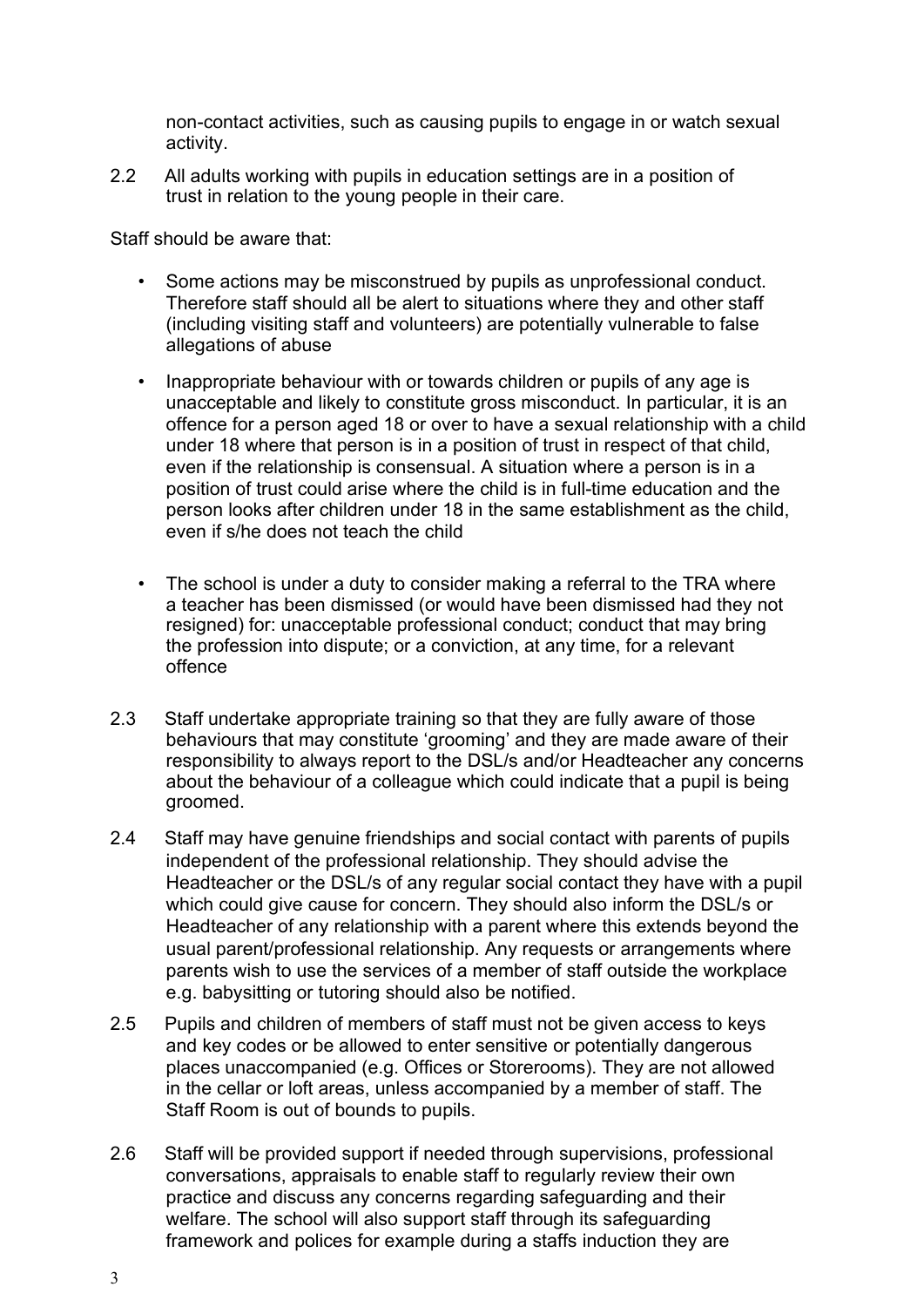asked to read and confirm their understanding of the schools safeguarding and health and safety policies.

## 3. Physical Contact

In general, there should be no physical contact between staff and pupils.

- 3.1 Physical contact should only take place when it is necessary in relation to a particular activity or circumstance. It should only take place in a safe and open environment i.e. one easily observed by others and last for the minimum time necessary. An explanation should be given to the pupil about why the contact is necessary and what form the contact will take before it is made.
- 3.2 Corporal punishment and smacking or any physical response to pupil misbehaviour is unlawful.
- 3.3 Positive handling intervention may only be used to avert immediate danger, for example if it is intended to restrain the pupil from:
	- causing harm or injury to him/herself or others
	- committing a criminal offence
	- causing damage to property (including their own)

In such situations 'the agreed positive handling techniques' may be used. The minimum force should be used for the shortest time needed. Staff should always seek to defuse situations and avoid the use of physical intervention wherever possible. The agreed positive handling techniques may also be used to remove disruptive children from a classroom or event or to prevent a pupil from leaving where allowing the pupil to leave would risk their safety.

Any instance of restraint must be reported to the Designated Safeguarding Lead and the Headteacher immediately. A written record will be made and kept in the Bound and Numbers Book and parents informed. A restraint log is held by the Headteacher and a Positive Handling Log is reported to the Full Governing Body at the end of each term.

- 3.4 Exceptions to the 'no physical contact' rule might include:
	- Comforting or providing personal care for the youngest pupils in Early Years
	- Administering essential First Aid
	- The technical coaching of games, drama, music etc
	- In cases of distress where a student might benefit from an arm round the shoulder as he/she is taken to the school office, or a hand held when he/she is in pain
- 3.5 The Intimate Care Policy for the School and Pre-school contains specific additional guidance regarding personal care for the younger pupils.
- 3.6 Any physical contact should be in response to the child's needs at the time, of limited duration and appropriate to their age, stage of development, gender, ethnicity and background.
- 3.7 Physical contact should never be secretive, or for the gratification of the adult, or represent a misuse of authority. If an action is observed which is possibly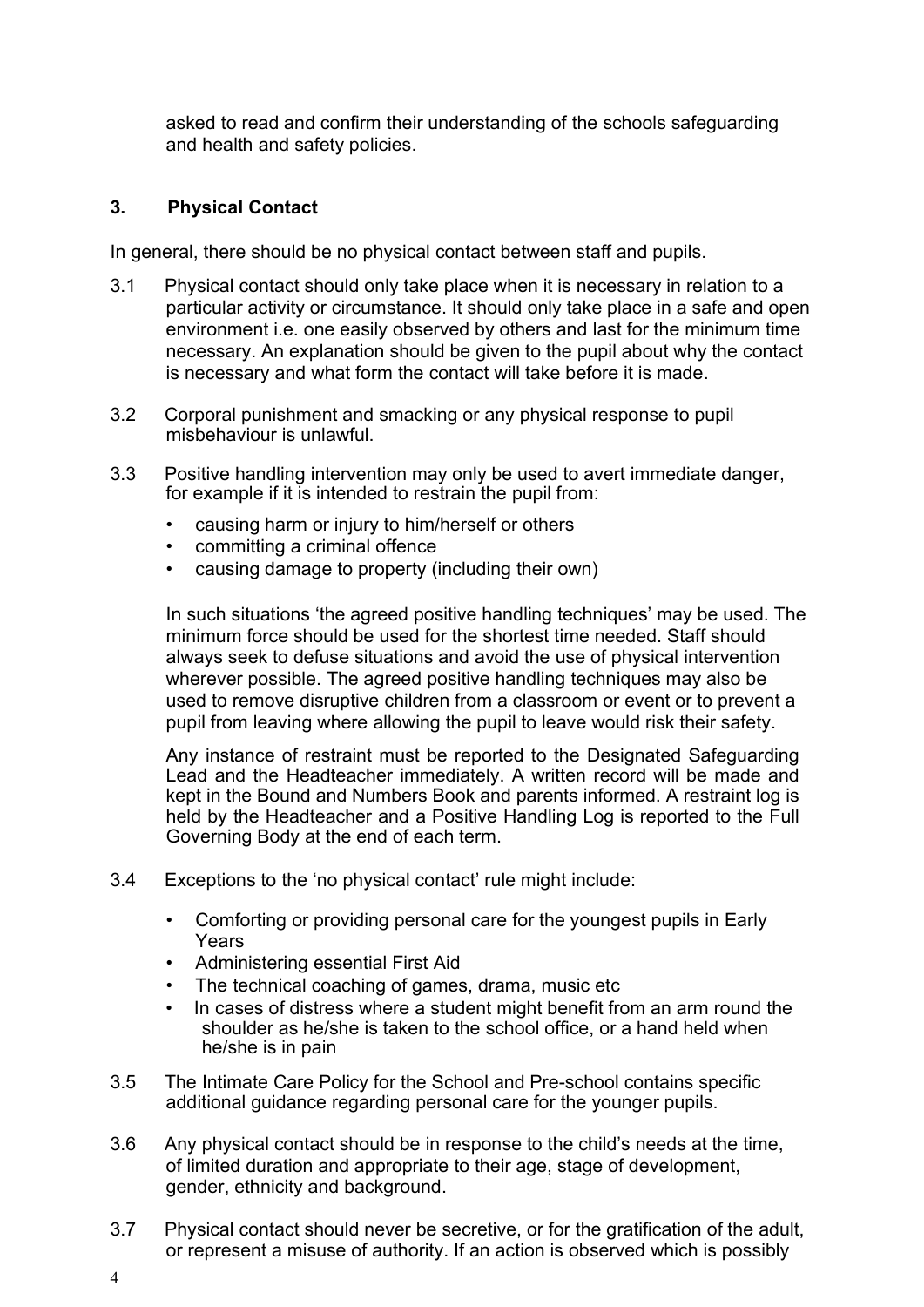abusive the incident and circumstances should be reported immediately to the DSL/s and/or Headteacher.

- 3.8 Staff should be aware that minor forms of physical contact or any physical contact can be misinterpreted by a child and therefore makes staff vulnerable; it may also be the last thing that a child wants. So staff must be certain to avoid physical contact which might in any way be deemed inappropriate, this includes horseplay or fun fights, sitting children on a knee. Staff should therefore be cautious of any demonstration of affection.
- 3.9 Staff must report any situation where inappropriate physical contact with a pupil has arisen to the Headteacher as quickly as possible. A contemporaneous written record should be made, giving factual details explaining why the contact was necessary and what form that contact took.
- 3.10 For pupils with SEN, disabilities or with medical conditions we consider the risks carefully to recognise the additional vulnerability of these groups. We have Individual Support Plans (ISPs) which include positive and proactive behaviour support. These are drawn up by a teacher, the SENCO, and the DSL/s, where appropriate, alongside the parents/guardians.

 It is important for staff to be aware of these plans for any child that they teach or support in a pastoral environment.

## 4. Meetings with Pupils (including one-to-one teaching)

In order to ensure that pupils are fully supported pastorally and academically, one-to-one meetings between teachers and pupils or one-to-one lessons will at times be necessary.

- 4.1 Staff working in one-to-one situations with pupils can be more vulnerable to allegations or complaints, so meetings with pupils should always be arranged in line with the following guidelines:
	- Meetings or lessons should always be held in an appropriate location (e.g. classroom or office with visual access) that can be overlooked and where possible with the door open
	- Other members of staff should be in close proximity
	- Always take a risk assessment approach and consider measures carefully, such as whether it might be better if another adult were present
	- Avoid the use of 'do not disturb signs' which can convey a sense of secrecy
- 4.2 Meetings should be held during normal school hours. Meetings with students off school premises or during term time or holidays should only take place with the prior knowledge and consent of the Headteacher and the pupil's parents.
- 4.3 The purpose and circumstances for any home visit must be agreed in advance with the DSL/s or Headteacher. A risk assessment should be undertaken in line with current Safer Working Practice guidance.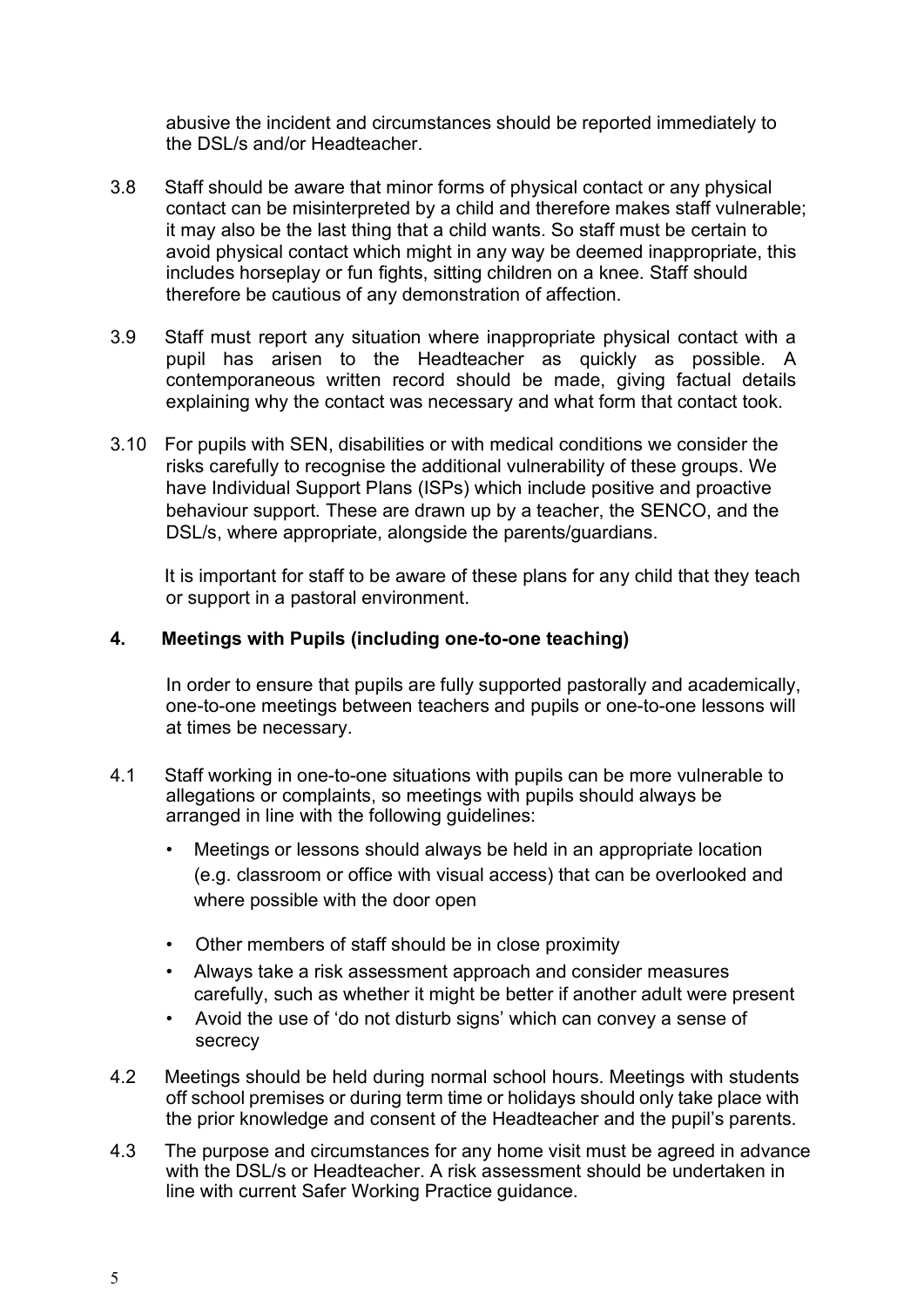4.4 Staff should discuss and report any concerns about behaviour, mood or distress of a pupil in a one-to-one meeting/lesson to the DSL/s or Headteacher immediately.

## 5. Pupil Privacy

Pupil privacy should be respected. Staff should be sensitive to the pupils' needs for privacy and personal space. This is particularly so in changing areas.

- 5.1 To safeguard children and ensure that bullying or teasing does not occur it may be appropriate to supervise changing and showering of pupils. This supervision should be appropriate to the needs and age of the pupils concerned and staff should be sensitive to the potential for embarrassment staff should avoid any visually intrusive behaviour.
- 5.2 Staff should not change in the same place as pupils and should only use lavatories designated for staff use.

#### 6. Communication

All communication with pupils should be considered.

- 6.1 Staff should not make commitments to pupils regarding confidentiality. Where the welfare of an individual or the wider school community is concerned this may not be possible.
- 6.2 Staff should consider the language that they use to and about pupils carefully. They should use discretion in conversations that cover sensitive matters and avoid making remarks of a personal nature.
- 6.3 Over-familiarity should be avoided. It is not appropriate for pupils to address members of staff using first names or nick-names during term time. Terms of endearment should be avoided as they can be easily misconstrued. Pupil nicknames must not be used in formal teaching situations.
- 6.4 All staff are expected to be familiar with the school's Equal Opportunities Policy and to support its aims. Staff are expected to respect the rights of others and to respect those with different beliefs; expressing a view in an unprofessional way that involved singling out pupils on grounds of sexuality, or presenting extreme views without balance on a topic such as politics or marriage for same sex couples, would be considered inappropriate.
- 6.5 Staff should not undermine fundamental British values of the rule of law, individual liberty, mutual respect for and tolerance of those with different faiths and beliefs and for those without faith. They should not attempt to influence or impose their personal values, attitudes or beliefs on pupils.
- 6.6 Conversations should be polite and courteous. Staff should not shout or raise their voice at pupils other than as a warning in an emergency. They should not use inappropriate language, swear at or in front of children, nor should they use sarcasm, demeaning or humiliating comments.
- 6.7 Staff should never discuss pupils (or their families) in the hearing of other pupils. Unsolicited personal remarks about another pupil, even if intended to be positive or jocular, are not appropriate.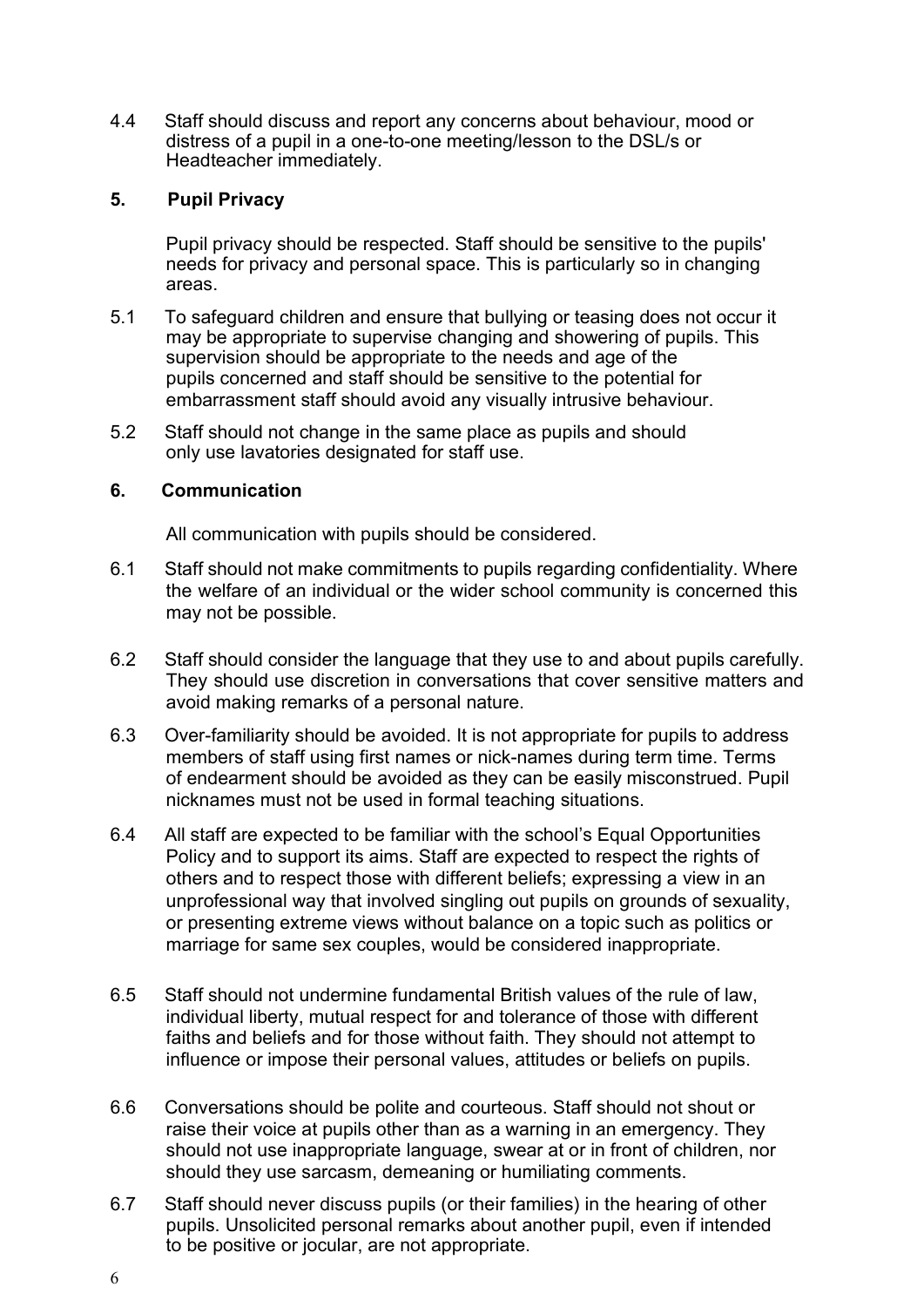- 6.8 Staff should not discuss sexual matters with or in the presence of pupils other than within agreed curriculum content (e.g. Science, PHSE, and English/RE) or as part of their recognised job role.
- 6.9 Staff should not give their personal contact details to children e.g. personal email address, home or mobile telephone numbers or details of web-based identities. If children locate these by other means and attempt to make contact, the adult should report this to the Headteacher and/or DSL/s. The child should be firmly and politely informed that contact cannot be made in this way.
- 6.10 Staff must not discuss their own relationships or personal life with a pupil, nor should they instigate a discussion about a pupil's own personal relationships unless there is a specific welfare concern. Staff should avoid being led into the disclosure of personal information about other members of staff.
- 6.11 Staff should congratulate pupils on successes and recognise their efforts; however, staff should not comment on disciplinary matters involving a pupil with which they are not directly concerned.

## 7. Mobile Telephones and Devices for Learning

- 7.1 The School including Pre-school is a mobile free zone for staff and visitors, so only school provided devices can be used in areas where there are children (they are permitted in office spaces and staff rooms).
- 7.2 Unless there has been an explicit agreement with the DSL/s or Headteacher staff should not give their personal mobile numbers or personal email addresses to pupils, nor should they communicate with them by text or personal email. Where permission has been obtained to communicate in this way, it will be logged by the DSL/s.
- 7.3 Whilst there may be occasions (e.g. on a school trip) when it might be necessary for a member of staff to have a list of pupils' mobile telephone numbers, numbers of current pupils should not be stored on personal mobile telephones.
- 7.4 In general, members of staff should not contact pupils via the pupil's mobile telephone. The only exception to this may be in an emergency, for example a teacher on a school trip.
- 7.5 Any messages or contact from pupils to a member of staff that could be interpreted as of a personal nature should be reported to the DSL/s.
- 7.6 Mobile telephones should be set to silent when teaching. They may be used for professional purposes, but in order to set an appropriate example, staff should avoid using their phones whilst in public areas during the school day. Personal calls may be taken in breaks and must be taken in private.
- 7.7 It is unlawful to use a handheld mobile telephone whilst driving.

### 8. Social Media

Staff should adhere to the school's policies on eSafety and Information Systems Use at all times. Staff should take steps to keep their personal and professional lives separate.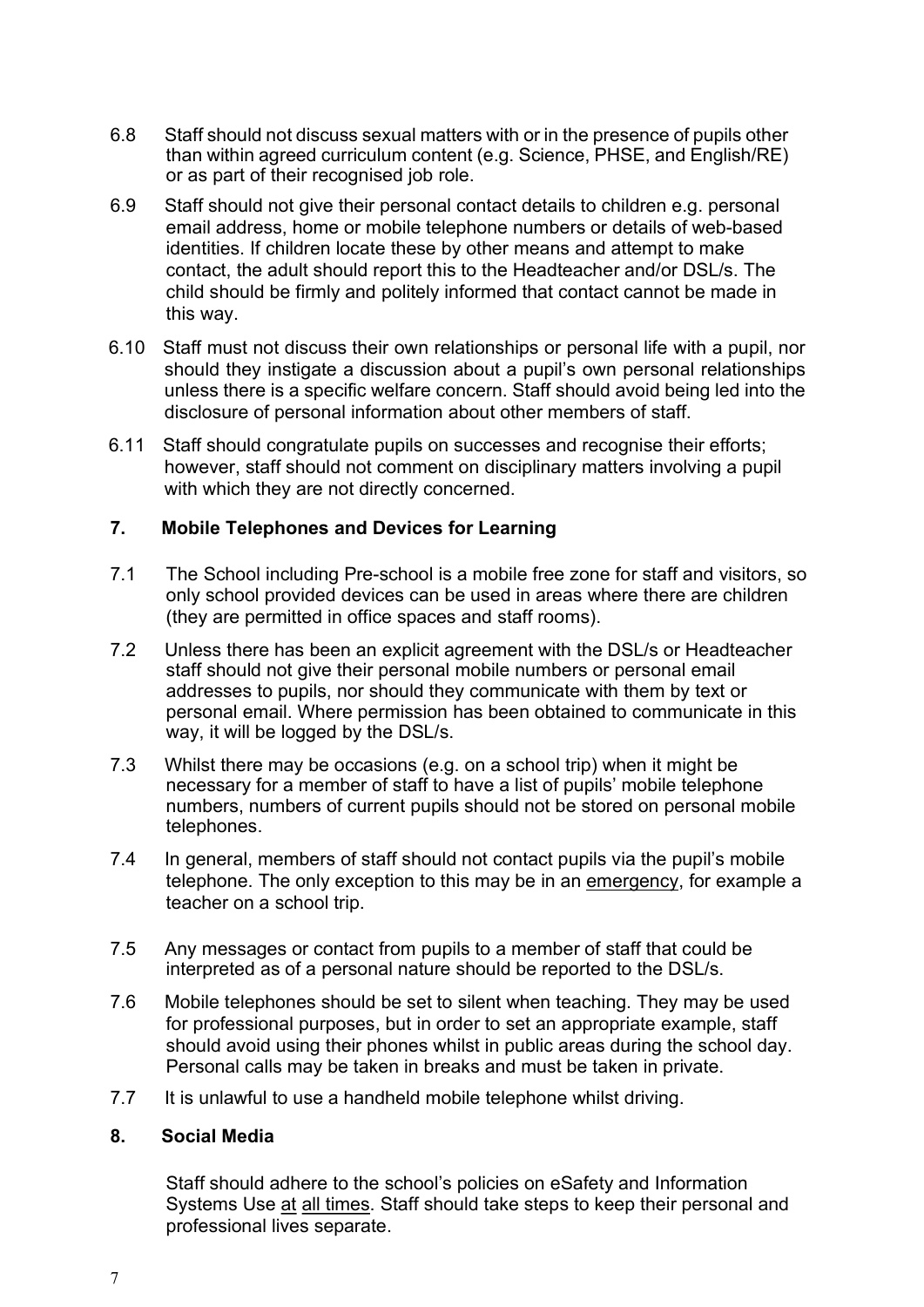- 8.1 Staff must not use Social Networking or gaming sites (e.g. instant messaging, Twitter, WhatsApp, Facebook etc) to connect or communicate directly with current pupils.
- 8.2 Communication with pupils over 18 who are no longer on the school roll is at staff discretion; however, particular care should also be taken when accepting friendship requests from past pupils.
- 8.3 Staff must consider their privacy settings on social media very carefully. They should be aware that actions that bring the school into disrepute could lead to disciplinary procedures being taken.
- 8.4 Where relationships or friendships exist between staff and those who are also parents at the school social networking is acceptable between them; however, caution must be exercised so that professional standards are always maintained.

### 9. Photography and Moving Images

Staff must be able to justify why they are taking images and why they have images in their possession. Detailed guidance is available in the Acceptable Use of Mobile Phones and Devices Policy. Separate guidance is in place which must be followed in regard to taking and storing images of children in the EYFS.

- 9.1 Photographs or moving images of pupils and children taken at school events should not be used for publicity or be posted onto publicly accessible websites by members of staff without the prior permission of the Headteacher.
- 9.2 Images should not be taken for personal use. Images should not be made in one-to-one situations.
- 9.3 Staff should be aware that some pupils and colleagues may not wish to have their photograph taken and be sensitive to this. Staff should refer to the list of pupils for whom parental consent has been withheld before publishing any images.
- 9.4 Staff should not take images of children in a state of undress or semi-undress or which could be considered as indecent or sexual.
- 9.5 Photographs or moving images of school pupils should be taken wherever possible using school equipment. In the Pre-school images should only be taken using school equipment.
- 9.6 Careful thought should be given about how images taken of pupils are managed. They should be emailed to the marketing department or uploaded to a relevant folder in an appropriate shared drive on the school's network. As soon as they have been emailed or stored they should be deleted from personal equipment. If you require further guidance, please contact the Communication and Events Officer.
- 9.7 Adults should not take images of a child's injury, bruising or similar (e.g. following a disclosure of abuse) even if requested by children's social care, or make audio recordings of a child's disclosure

#### 10. Dress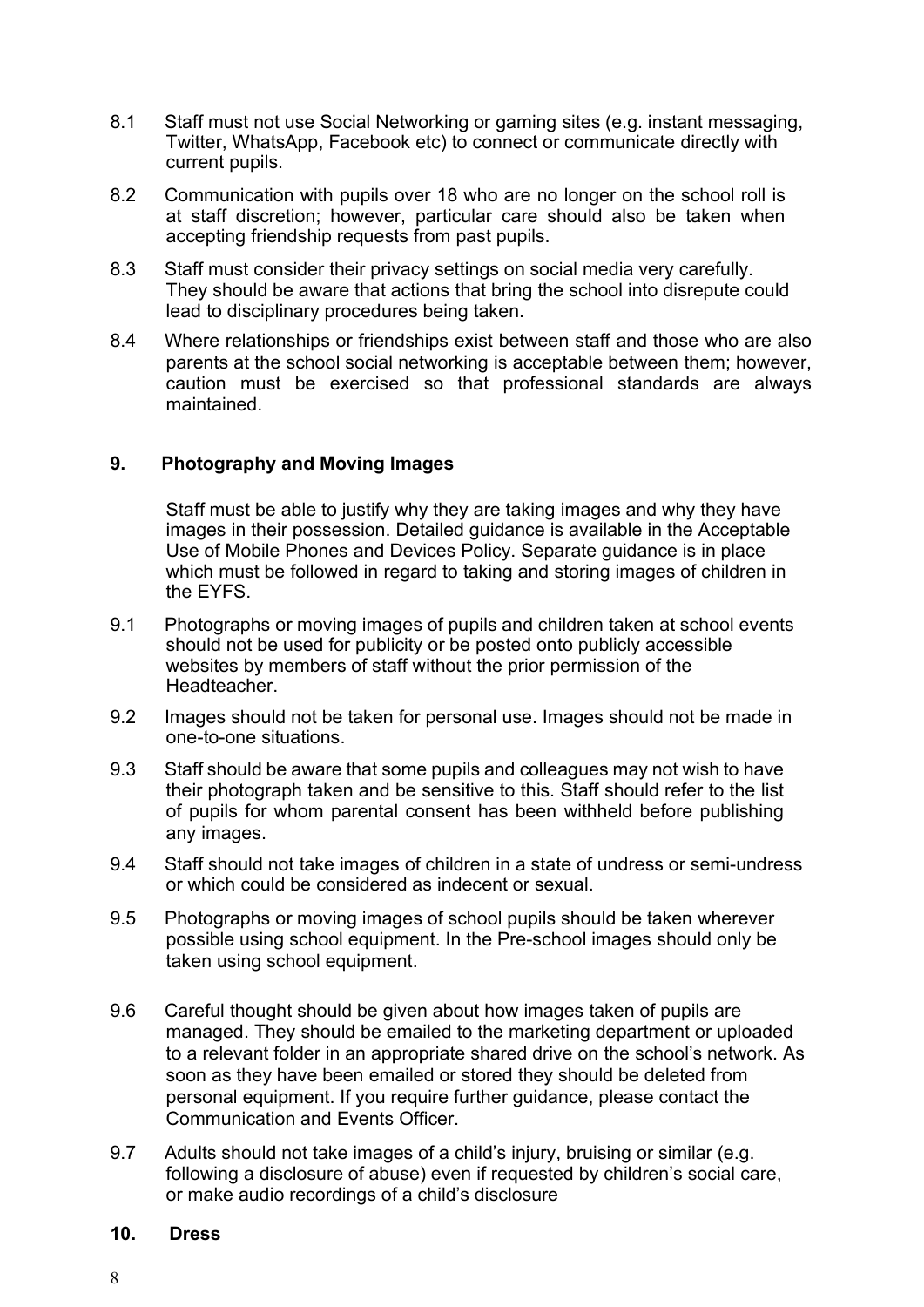Staff should set high personal standards of dress and appearance, which promotes a positive and professional image.

- 10.1 Dress should always be professional and appropriate to the activity which they are undertaking. In general it must be smart and in good repair. Clothing must be modest, not revealing or sexually provocative, it should be culturally sensitive and free from contentious slogans. It should not distract, cause embarrassment or give rise to misunderstanding.
- 10.2 Teaching staff, Non-teaching staff and office staff should wear smart businesslike clothing. Jackets should be worn on formal occasions, such as Parents' Meetings, Formal Assemblies or End of Term/Church Services.
- 10.3 Where practical work is involved teachers may wear suitable practical clothing. Sportswear should be smart and where possible only school branded clothing should be worn.
- 10.4 Teaching support staff wear clothing appropriate to their role.
- 10.5 Protective clothing should be worn during any relevant activity.

### 11. Medication, Smoking and Alcohol

Staff should not consume or be under the influence of alcohol or any substance, including prescribed medication, which may affect their ability to care for children. A medical declaration is required to be submitted at the beginning of every school year and it is expected that all staff are models of exemplary behaviour.

- 11.1 If staff are taking any medication they must seek medical advice to ensure that it does not affect their ability to care for children.
- 11.2 Staff medication when on school premises must be stored securely and out of the reach of children at all times.
- 11.3 Members of staff on duty must not be under the influence of alcohol or any other substance that may affect their ability to care for or respond to the needs of children.
- 11.4 Staff may not drive a school vehicle if they have consumed alcohol.
- 11.5 The school is a non-smoking campus and it is against the law to smoke in the premises. Staff should not smoke in front of pupils at school or on school trips. This includes e-cigarettes.
- 11.6 For guidance about administering medication or First Aid to pupils see the relevant policies.
- 11.7 There is specific guidance in the Administering Medication Policy, which relates to the Early Years Foundation Stage Statutory Framework.

#### 12. School Trips

This staff code of conduct applies on school trips. Staff have a duty to ensure their behaviour remains professional at all times.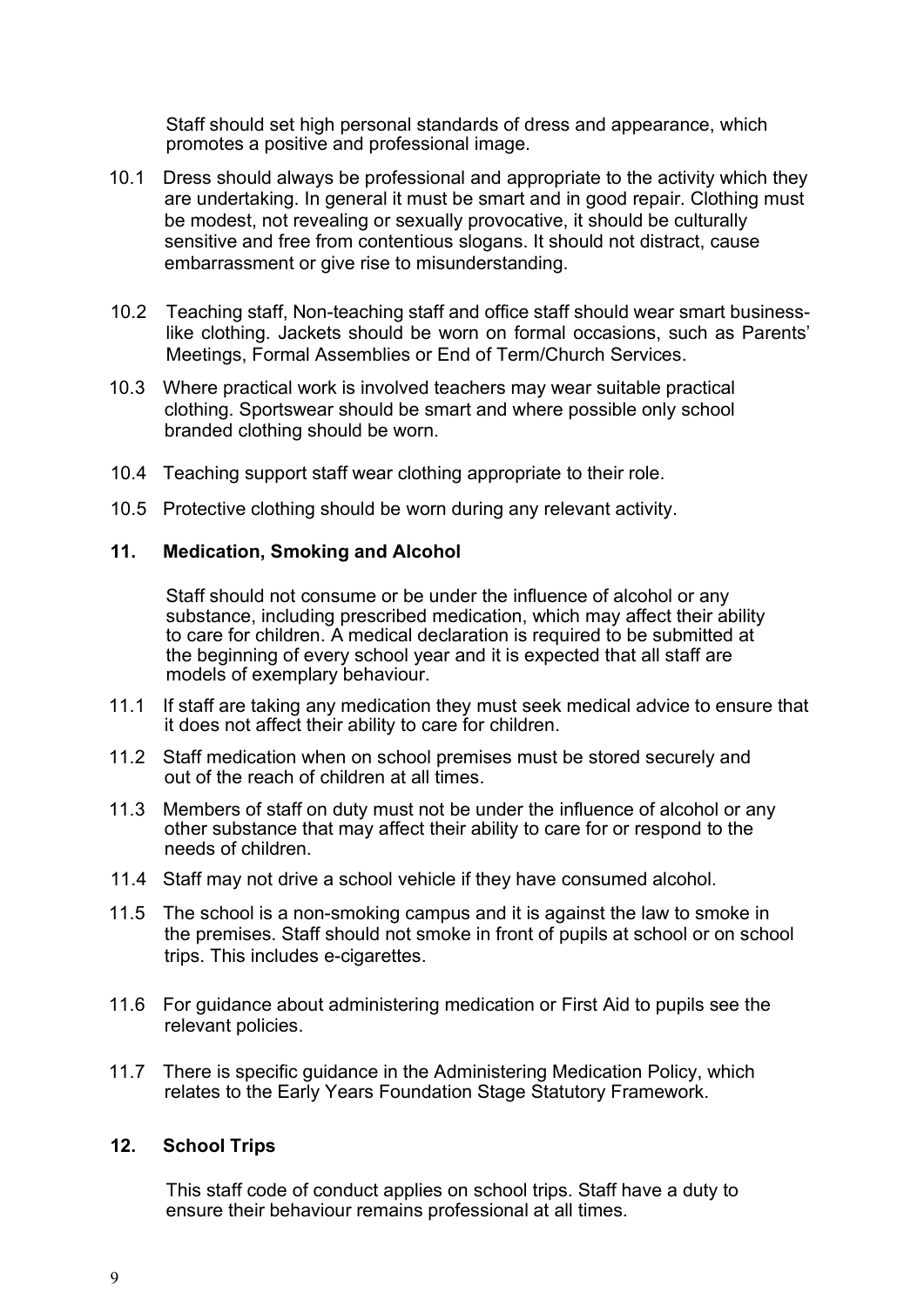- 12.1 Staff : pupil ratios and gender mix must be carefully considered as part of the early planning and risk assessment for a trip and should be agreed with the Headteacher, with advice from the DSL/s if required. Normally there will be a minimum of two adults.
- 12.2 All arrangements for a residential trip should have full, informed consent of parents.
- 12.3 Careful consideration should be given to sleeping arrangements. Staff accommodation should be suitably separate from that of pupils but enable them to provide adequate supervision. Staff should not share bedrooms with pupils.
- 12.4 Staff should take particular care when supervising pupils in the less formal atmosphere of an educational visit. Staff remain in a position of trust and must ensure that their behaviour cannot be interpreted as seeking to establish an inappropriate relationship or friendship.

### 13. Transporting Children

- 13.1 Staff must ensure they are fit to drive and free from any drug, alcohol or medicine that is likely to impair judgement or the ability to drive.
- 13.2 Where possible and practicable it is advisable that transport is undertaken in a school vehicle with at least one adult present in addition to the driver.
- 13.3 Staff must ensure the vehicle is roadworthy, appropriately insured and should carry out the necessary pre-journey checks.
- 13.4 Staff should not offer lifts to pupils unless the need for this has been agreed with the Headteacher.
- 13.5 Staff should never offer to transport pupils outside of their normal working duties, other than in an emergency, or where not doing so would mean that the pupil may be at risk. Any emergency lifts that are given must be justified and should be reported immediately to and recorded in the log by the Headteacher.
- 13.6 It is a legal requirement that all passengers wear seatbelts and the driver should ensure they do so. The driver must also be aware of and follow current legislation regarding use of car seats for younger children.

### 14. Visitors

Any member of staff inviting a visitor to school must follow the Visitor Policy.

14.1 Visitors should wear visitor lanyards and should not be left without appropriate supervision.

### 15. Private Tuition

No private or regular one-to-one teaching arrangements should be made between staff, pupils and their families without the prior knowledge and consent of the Headteacher.

### 16. Infatuations and Crushes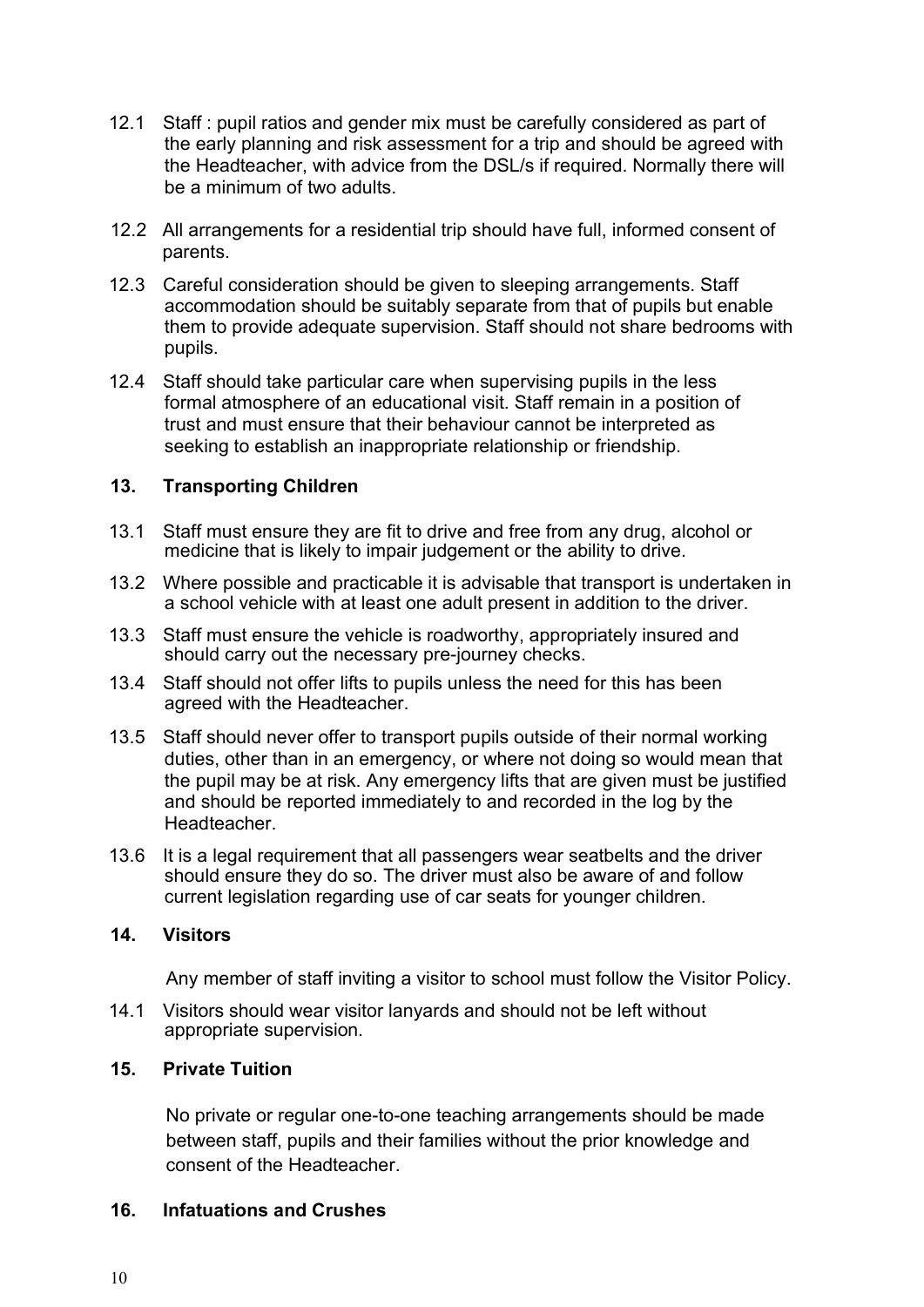Any member of staff who receives a report, overhears something, or otherwise notices any sign, however small or seemingly insignificant, that a young person has become, or may be becoming infatuated with either themselves or a colleague, should immediately report this to the Headteacher or DSL/s. In this way appropriate early intervention can be taken which can prevent escalation and avoid hurt, embarrassment or distress for those concerned.

## 17. Favouritism

Pupils are acutely sensitive to what they perceive as favouritism. Staff should always guard against showing partiality or treating a particular pupil less favourably.

- 17.1 Staff should exercise care when selecting children for or excluding them from specific activities, jobs or privileges. Methods of selection should always be subject to clear, fair, agreed criteria.
- 17.2 Staff should be aware that consistently conferring inappropriate special attention and favour upon a child might be construed as being part of a 'grooming' process and as such would give rise to concern about their behaviour. Grooming is when someone builds a relationship, trust and emotional connection with a child or young person so they can manipulate, exploit and abuse them.
- 17.3 Staff need to take care that they do not accept any gift that might be construed as a bribe by others, or lead the giver to expect preferential treatment. If there are occasions when pupils or parents wish to pass small tokens of appreciation to staff e.g.at Christmas or as a thank-you this is usually acceptable. However, it is unacceptable to receive gifts on a regular basis or of any significant value.
- 17.4 Similarly, it is inadvisable not to give such personal gifts to pupils or their families. This could be interpreted as a gesture either to bribe or groom. It might also be perceived that a 'favour' of some kind is expected in return. Any reward given to a pupil should be in accordance with agreed practice, consistent with the school or setting's behaviour policy, recorded and not based on favouritism. This means that staff should:
	- be aware of and understand the relevant policies, e.g. rewarding positive behaviour
	- ensure that gifts received or given in situations which may be misconstrued are declared and recorded
	- only give gifts to a pupil as part of an agreed reward system
	- where giving gifts other than as above, ensure that these are of insignificant value and given to all pupils equally

# 18. General

- 18.1 Staff should be punctual.
- 18.2 Classes should not be left unattended, except in an critical emergency.

# Linked Policies